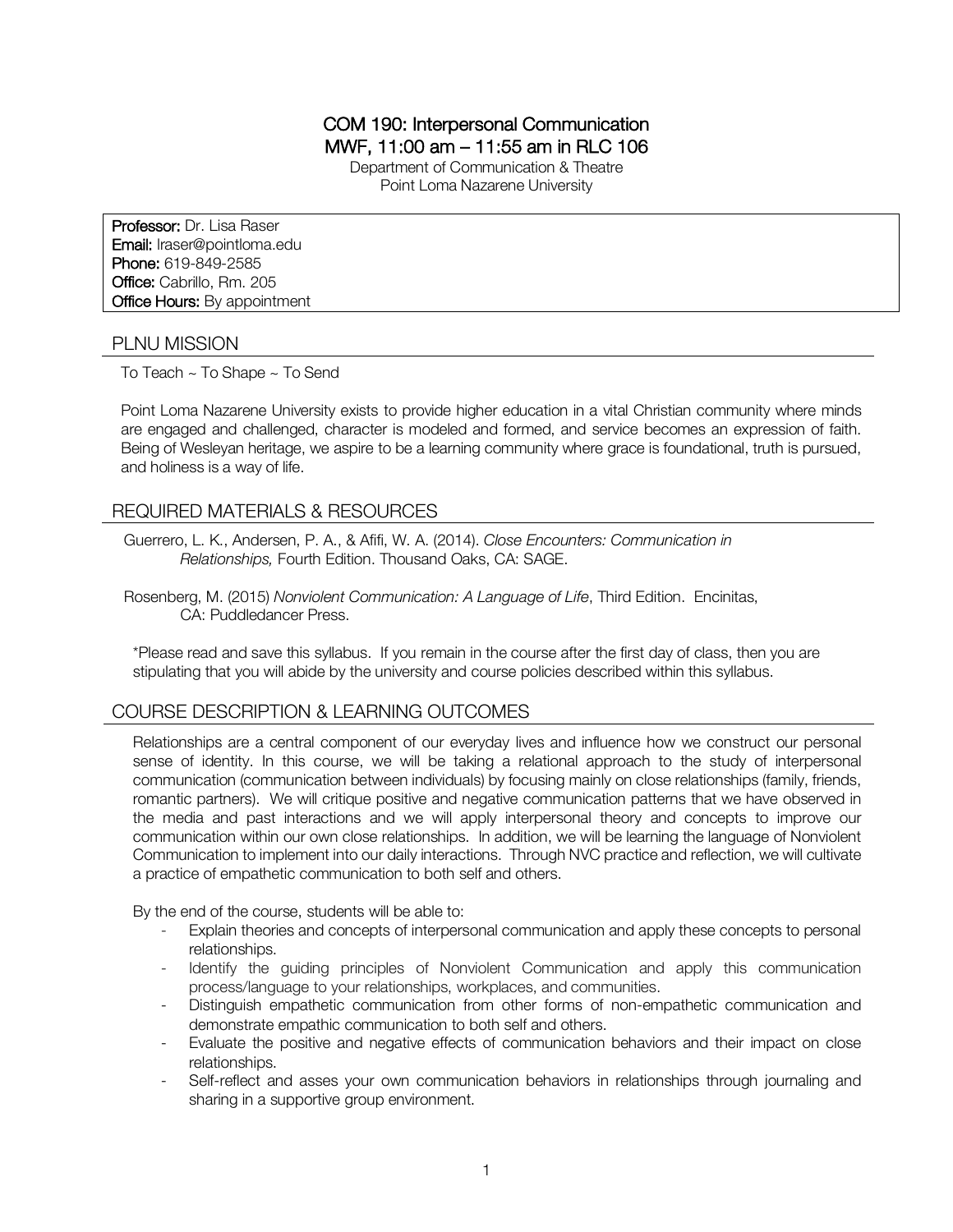# COURSE FORMAT AND POLICIES

Support: I am committed to helping every student attain their best possible education.

I AM HERE TO HELP! Please do not hesitate to ask questions, or ask for help, in or out of class. I will also be available if you would like me to review your work and give you feedback before it is turned in or presented. If you have any special needs that it would be helpful for me to be aware of, please do let me know.

Attendance: As members of a learning community, your presence is appreciated, and your absence is noticed. The class sessions are set up to help people learn from each other (through discussions, activities, etc.) and you are expected to attend each class session. Everyone has useful and insightful information to offer to the class. Participation is the core of this work, and to help keep track of that, I take attendance.

You are allowed two (2) excused or unexcused absences in the course of the semester without penalty. The only absences excused after that will be university approved absences (see section below). It is your choice how you use these absences and it is encouraged that you use them wisely. Please note that these 2 absences DO include instances of illness and family obligations. Each absence over two will result in a 12 point deduction to your overall grade.

As noted in the University catalog: If you are absent from more than 10 percent of class meetings (5 classes), I have the option of filing a written report which may result in de-enrollment. If the absences exceed 20 percent (9 classes), you may be de-enrolled without notice. If the date of de-enrollment is past the last date to withdraw from a class, you will be assigned a grade of W or WF consistent with university policy in the grading section of the catalog. See **Academic Policies** in the undergrad student catalog.

University Approved Absences: Absences for certain events and obligations recognized by the University (i.e.: participation in sports, forensics, music tours, etc.) may be counted as "excused." Please notify me at least one week prior to such absences with documentation and contact information from the sponsoring program/department. You are responsible for making up all work missed due to absences in a timely manner, to be worked out ahead of time with me.

Late to Class/Leaving Early: It is an expectation of this class community that we begin our class time *together*, and complete our class time *together* each day. Instances of habitual lateness are a distraction to our class community and may impact your ability to participate fully in the course. Therefore, I do make note when you are late to class and four tardies will equal one absence. Please talk to me early in the semester if you have any questions or concerns about this policy.

Being absent for more than 20 minutes during any part of a class period, whether at the beginning, middle, or end, will constitute an absence. Similarly, it is expected that you remain actively engaged in the classroom activities until the entire class has been dismissed for the day. If you absolutely must leave early one day for an important/legitimate/emergency reason, please approve it with me at the class period prior or via email. (Please arrange any meetings with your major adviser so that they do not conflict with your class schedule.)

Late Work/Make-Up Work: All work is expected on the planned "due dates" - at the beginning of the class period when they are due. In general, no late or makeup written assignments/presentations will be allowed. In the event of a personal emergency with written documentation and at my discretion, make-up work *may* be accepted for half credit. If you are absent on the day of a test or a presentation, I will only consider a make-up opportunity if you have communicated with me in advance of your absence and you have written documentation of a personal emergency. Depending upon the circumstance, a make-up opportunity may not receive full credit.

Incomplete: Incompletes will only be granted under extreme circumstances, given reasonable justification.

Electronic Devices: The use of cell phones and laptops/tablets during class is prohibited unless I ask for them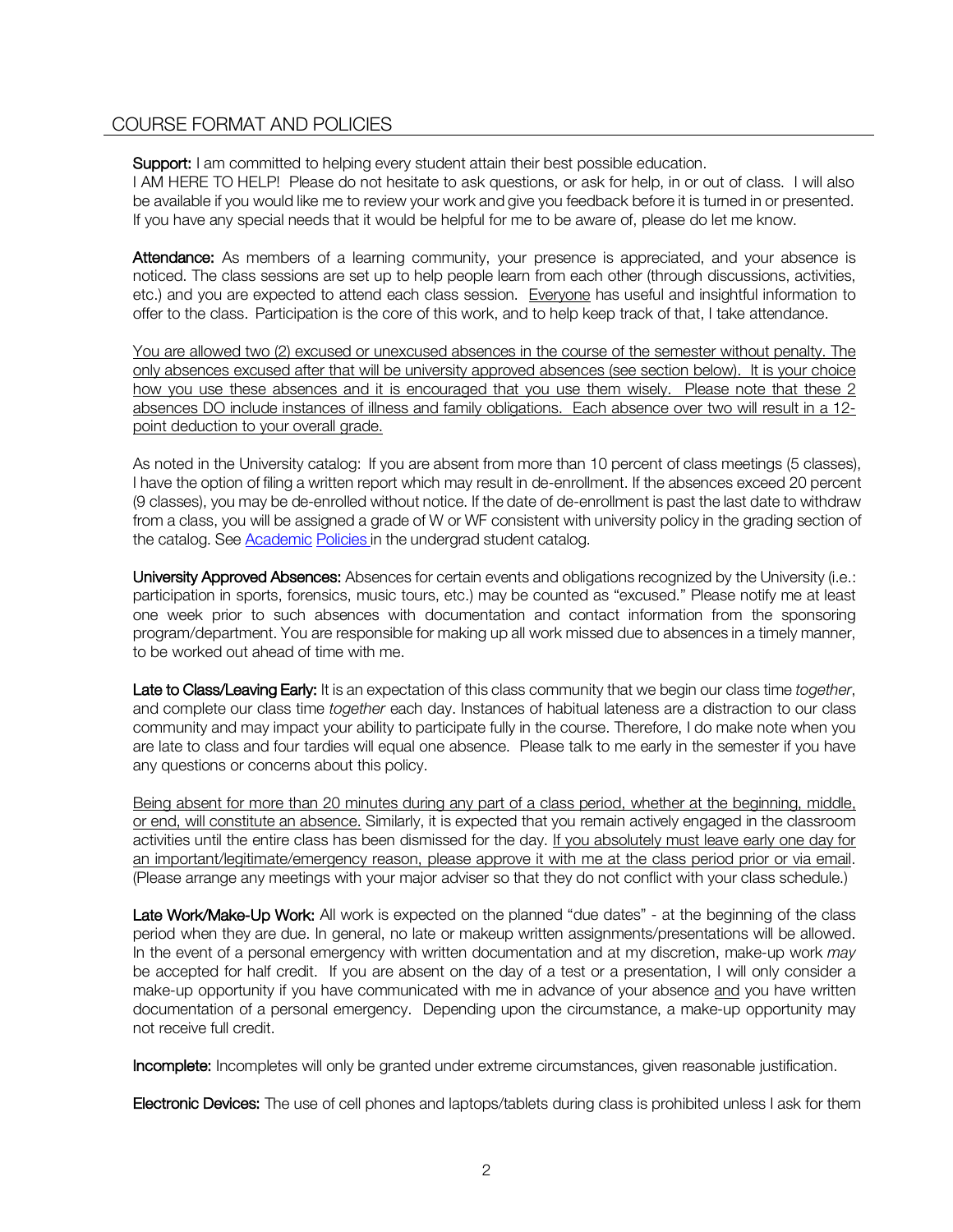to be used as a specific part of a class activity. Please join me in turning off or silencing all cell phones, laptops, and similar electronic devices and keeping them out of sight for the duration of class. This policy was influenced by two important pieces of research: 1. Faria Sana, Tina Weston, and Nicholas J. Cepeda, "Laptop Multitasking Hinders Classroom Learning for Both Users and Nearby Peers," *Computers and Education* (March 2013): "We found that participants who multitasked on a laptop during a lecture scored lower on a test compared to those who did not multitask, and participants who were in direct view of a multitasking peer scored lower on a test compared to those who were not. The results demonstrate that multitasking on a laptop poses a significant distraction to both users and fellow students and can be detrimental to comprehension of lecture content." 2. Pam A. Mueller and Daniel M. Oppenheimer, "The Pen Is Mightier Than the Keyboard: Advantages of Longhand Over Laptop Note Taking" (April 2014). In this study, the authors found that students who hand wrote their notes during lectures remembered more material than students who used laptops for notetaking because they could not write everything down verbatim. The extra processing required by the hand writers to select important over extraneous information was beneficial for their retention of the material they were learning.

Email: I will frequently use email to communicate with you and I do my best to respond to your emails as promptly as possible. I will respond to emails Monday-Friday from 8:00 am – 4:00 pm. If you send me an email over the weekend or on a holiday, I will respond on the following school day.

Written Work: Please type, double-space and staple all written work unless instructed otherwise. It is my expectation that all writing will be clear, coherent, and free of grammatical/spelling errors. Please proof all written work – your grade will reflect both the substance and the style of your writing. When working on the computer, try to plan for the "unexpected" but predictable problems: plan extra time for library printing lines and back up files as you go.

#### Student Responsibility:

It is the student's responsibility to maintain his/her class schedule. Should the need arise to drop this course (personal emergencies, poor performance, etc.), the student has the responsibility to follow through (provided the drop date meets the stated calendar deadline established by the university), not the instructor. Simply ceasing to attend this course or failing to follow through to arrange for a change of registration (drop/add) may easily result in a grade of F on the official transcript.

### Final Exam Policy:

Successful completion of this class requires taking the final examination on its scheduled day. The final examination schedule is posted on the Class Schedules site. Final exams will not be given early before our assigned date/time. Please arrange any activities or transportation for the break around this finals schedule so that you can be present to take the test at the assigned time.

### Academic Dishonesty:

Students should demonstrate academic honesty by doing original work and by giving appropriate credit to the ideas of others. As stated in the university catalog, "Academic dishonesty is the act of presenting information, ideas, and/or concepts as one's own when in reality they are the results of another person's creativity and effort. Such acts include plagiarism, copying of class assignments, and copying or other fraudulent behavior on examinations. A faculty member who believes a situation involving academic dishonesty has been detected may assign a failing grade for a) that particular assignment or examination, and/or b) the course." See Academic Policies in the undergrad student catalog.

### Academic Accommodations:

While all students are expected to meet the minimum standards for completion of this course as established by the instructor, students with disabilities may require academic adjustments, modifications or auxiliary aids/services. At Point Loma Nazarene University (PLNU), these students are requested to register with the Disability Resource Center (DRC), located in the Bond Academic Center. (DRC@pointloma.edu or 619-849- 2486). The DRC's policies and procedures for assisting such students in the development of an appropriate academic adjustment plan (AP) allows PLNU to comply with Section 504 of the Rehabilitation Act and the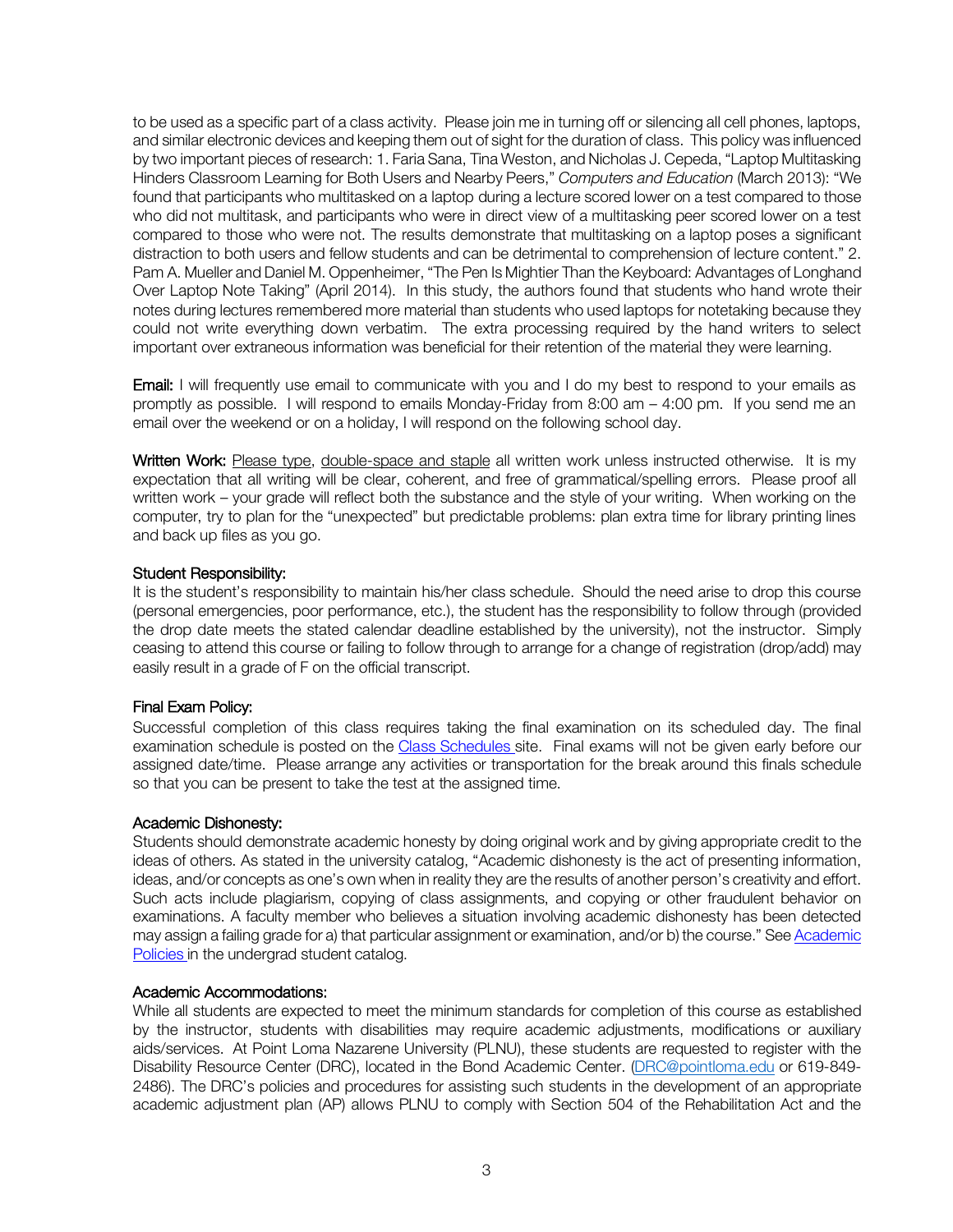Americans with Disabilities Act. Section 504 (a) prohibits discrimination against students with special needs and guarantees all qualified students equal access to and benefits of PLNU programs and activities. After the student files the required documentation, the DRC, in conjunction with the student, will develop an AP to meet that student's specific learning needs. The DRC will thereafter email the student's AP to all faculty who teach courses in which the student is enrolled each semester. The AP must be implemented in all such courses. If students do not wish to avail themselves of some or all of the elements of their AP in a particular course, it is the responsibility of those students to notify their professor in that course. PLNU highly recommends that DRC students speak with their professors during the first two weeks of each semester about the applicability of their AP in that particular course and/or if they do not desire to take advantage of some or all of the elements of their AP in that course.

#### Ferpa Policy:

In compliance with federal law, neither PLNU student ID nor social security number will be used in publicly posted grades or returned sets of assignments without student written permission. This class will meet the federal requirements by (each faculty member choose one strategy to use: distributing all grades and papers individually; requesting and filing written student permission; or assigning each student a unique class ID number not identifiable on the alphabetic roster.). Also in compliance with FERPA, you will be the only person given information about your progress in this class unless you have designated others to receive it in the "Information Release" section of the student portal. See Policy Statements in the undergrad student catalog.

#### PLNU Copyright Policy:

Point Loma Nazarene University, as a non-profit educational institution, is entitled by law to use materials protected by the US Copyright Act for classroom education. Any use of those materials outside the class may violate the law.

## CLASS ASSIGNMENTS & COURSE SCHEDULE

Exams: There will be a midterm and a final exam in this course. These exams will consist of a mix of multiple choice, T/F, fill-in-the-blank, and short response/essay questions. No early or late exams will be given. Please arrange any activities and transportation for the breaks around our schedule so that you can be present to take the tests at the assigned time.

Reading Quizzes and Reading Notes: You will have reading quizzes throughout the semester (see schedule). Quizzes will consist of a mix of multiple choice, T/F, fill-in-the-blank, and short response/essay questions. You may bring one sheet of paper (8.5 x 11, front and back) of handwritten notes to class as an aid for the quiz. You can receive 5 points for turning in your notes with your quiz. These should be your own original notes no credit will be given if they appear identical to a classmate's notes.

Quiz Policy: Quizzes will not be given early. If you are absent (for illness or travel, for example) on the day of a quiz, that first quiz grade will be dropped. If you miss more than one quiz, make-up quizzes will only be given if you have a personal emergency with written documentation *and* you notify me in advance of your absence. Exception to this policy: a first and subsequent missed quiz may be made up only for instances of University approved absences (debate team, athletic team travel, field trip for another class, etc.). Reading quizzes will be given at the beginning of class. If you come late to class, you will not be given extra time to complete a quiz.

Empathy Practice Groups: In an effort to grow in our NVC skills within the context of community, you will have regular meetings with a group from this class throughout the semester. With your empathy group, you will have the opportunity to practice giving and receiving empathy and expressing yourself honestly. Your goal will be to meet at least 5 times during the semester. At the end of the semester, please write me a 2-3 page typed reflection about your experience, debriefing each meeting. Please include the names of your empathy group members and the dates/times that you met. For each meeting, summarize the ways that your empathy group experiences met your needs and how you contributed to the lives of your empathy group members.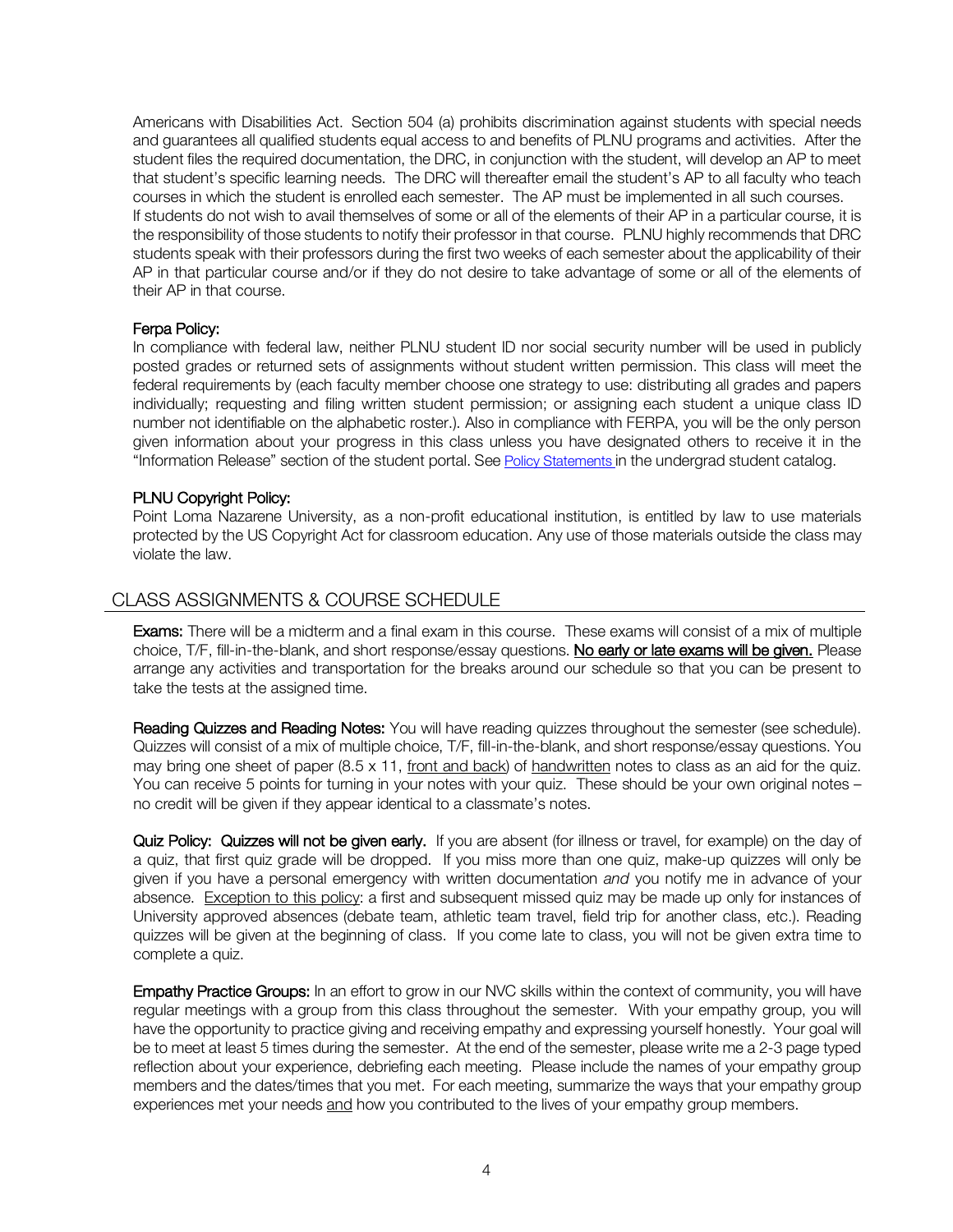NVC Journals: Your NVC journals will include reflections on thoughts, feelings, and experiences from any aspect of your life. We will look at a sample together in class that demonstrates how to journal using the NVC components. Ideally, try journaling once a week, and I will collect at least one journal entry twice during the semester. (You may turn in what you consider to be your best, most complete and in-depth efforts, and keep the others as practice.) In reviewing the journals, I will be looking for completion and a thorough use of the NVC components. I will offer supportive feedback/guidance on these, rather than editing.

Final Project: In consultation with me, please, you will create a final creative project for this class that reflects and extends your learning and interests in the course. You will also have a consultation meeting with me about your project during week 12 of the course.

For this project, you will turn in something tangible that reflects your work (typically this would be something written, but I am also open to other forms of work, (ie: creating a video, etc). Some possible ideas might be: consulting with a group/individual and providing mediation feedback with reflection on the process, designing a game to teach the NVC process to children, researching/extending a concept of interpersonal communication and finding an interesting way to present it to the class, creating a class activity to illuminate the concept of empathy, writing NVC-style letters to family members or friends, etc. During the last two weeks of class, you will present your project to the class using visuals. You may choose to work on this project individually, or with a partner, or a group of 3.

In-Class (or take home) Assignments: At times, you will be given short assignments or exercises in class (or to take home) that are worth points toward your final grade. These assignments may include written responses/reflections, home learning, group work, etc. The point value for these assignments may vary, but will be clearly designated on the assignment.

## ASSESSMENT & GRADING

|               |      | Grade Scale (% to Letter): Final grades will be calculated as follows and will not be rounded. |      |
|---------------|------|------------------------------------------------------------------------------------------------|------|
| 93-100        |      | 73-76.9%                                                                                       |      |
| $90 - 92.9\%$ | А-   | 70-72.9%                                                                                       | $C-$ |
| 87-89.9%      | $B+$ | 67-69.9%                                                                                       | $D+$ |
| 83-86.9%      | B    | 63-66.9%                                                                                       |      |
| 80-82.9%      | В-   | 60-62.9%                                                                                       | D-   |
| 77-79.9%      |      | Ი-59                                                                                           |      |

Point Distribution

| <b>COURSE REQUIREMENTS</b>                  | Number of Points<br><b>AVAILABLE</b> | Number of Points<br><b>FARNED</b> |
|---------------------------------------------|--------------------------------------|-----------------------------------|
| Reading Quizzes and Notes (25 pts each x 5) | 125                                  |                                   |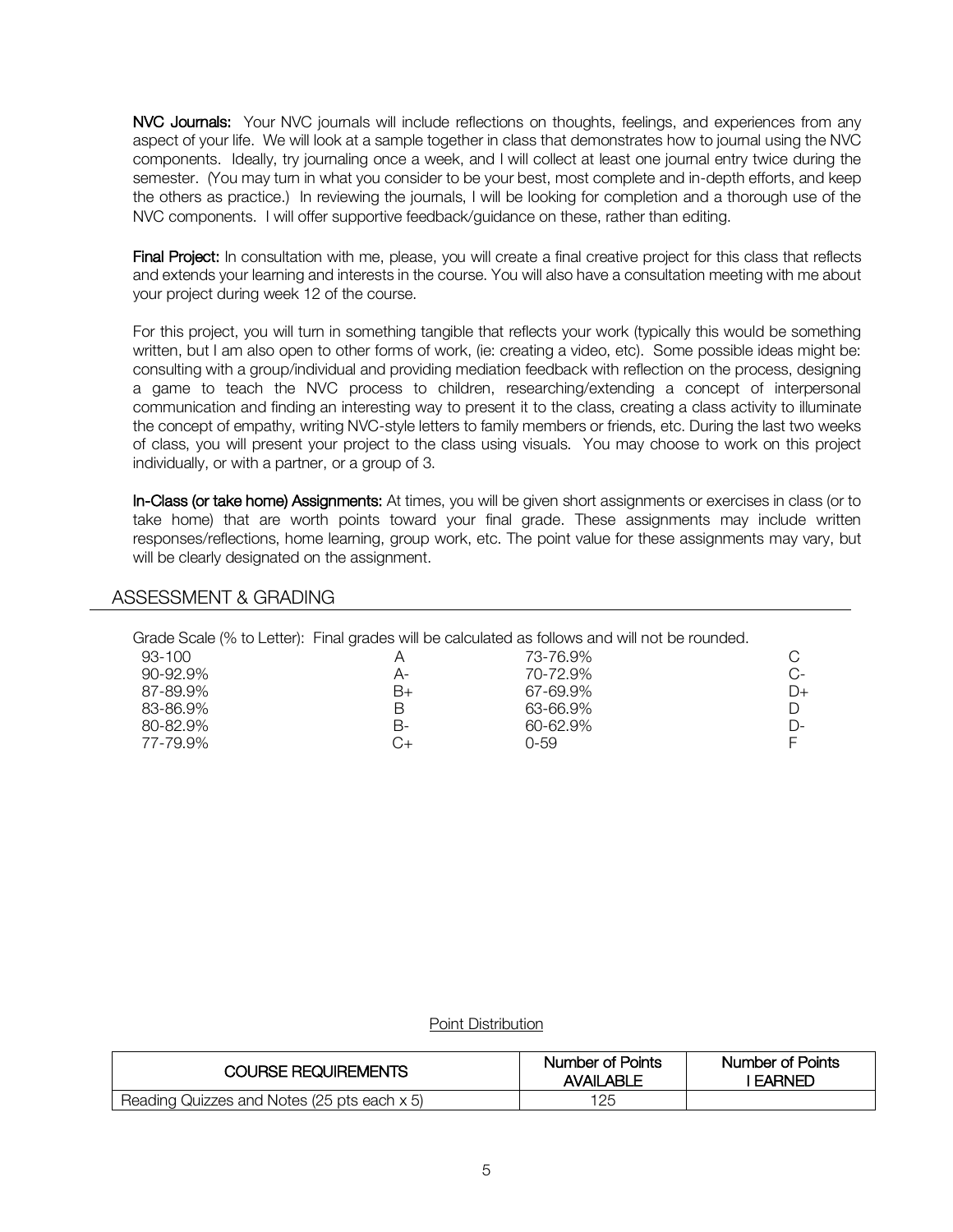| NVC Journals 1 & 2                                     | 50                |  |
|--------------------------------------------------------|-------------------|--|
| <b>Empathy Practice Group Reflection</b>               | 30                |  |
| Midterm Exam                                           | 60                |  |
| Final Exam                                             | 100               |  |
| Final Project & Presentation                           | 100               |  |
| In-Class (or take home) Assignments                    | 40                |  |
| <b>TOTAL</b>                                           | $505*$            |  |
| - Absence/Tardy penalties (12 pts. per absence after 2 | (e.g., 3 absences |  |
| absences)                                              | $= -12$           |  |

\* At the end of the course, the total point value may be slightly higher or lower than the number above. While I strive to stay close to this amount, there may be occasions where we will need to add or delete short assignments or quizzes that would adjust the total point value of the course.

### **Tentative Course Schedule**

- Subject to change with fair notice.
- Please complete reading prior to arriving at class on the assigned due date.

| <b>WK</b>      | Date     | In-Class                                 | Reading/Assignments Due    |
|----------------|----------|------------------------------------------|----------------------------|
|                | T 1/8    | Welcome/Course Introduction              |                            |
|                | W 1/9    | Definitions and Principles of Relational | Close Encounters Ch. 1     |
|                |          | Communication                            | NVC Ch. 1                  |
|                | F 1/11   | Giving from the Heart                    |                            |
| $\overline{2}$ | M 1/14   | Communicating Identity                   | Close Encounters Ch. 2     |
|                |          | Practice Reading Quiz (Ch's 2)           | NVC Ch. 2                  |
|                | W 1/16   | Communication that Blocks Compassion     |                            |
|                |          | <b>Discuss Empathy Partners</b>          |                            |
|                | $F$ 1/18 | <b>Forces of Social Attraction</b>       | Close Encounters Ch. 3     |
|                |          | Reading Quiz (Ch's 3)                    | NVC Ch. 3                  |
| 3              | M 1/21   | <b>MLK Holiday</b>                       | No Class                   |
|                | W 1/23   | <b>Forces of Social Attraction</b>       |                            |
|                | F 1/25   | Observing without Evaluating             |                            |
|                |          | <b>Discuss NVC Journals</b>              |                            |
| $\overline{4}$ | M 1/28   | Managing Uncertainty                     | Close Encounters Ch. 4     |
|                |          |                                          | NVC Ch. 4                  |
|                | W 1/30   | Identifying and Expressing Feelings      |                            |
|                | F2/1     | <b>Changing Relationships</b>            | Close Encounters Ch. 5     |
|                |          | Reading Quiz (Ch's 5)                    | NVC Ch. 5                  |
| 5              | M 2/4    | <b>Changing Relationships</b>            |                            |
|                | W 2/6    | Taking Responsibility for our Feelings   |                            |
|                | F2/8     | Revealing and Hiding Ourselves           | Close Encounters Ch. 6     |
|                |          | Reading Quiz (Ch's 6)                    | NVC Ch. 6                  |
| 6              | M 2/11   | Revealing and Hiding Ourselves           |                            |
|                | W 2/13   | <b>Making Requests</b>                   |                            |
|                | F 2/15   | Ring Theory                              | <b>Listening Guide Due</b> |
| $\overline{7}$ | M 2/18   | Communicating Closeness                  | Close Encounters Ch. 7     |
|                |          | Reading Quiz (Ch's 7)                    | NVC Ch. 7                  |
|                | W 2/20   | <b>Communicating Closeness</b>           |                            |
|                | F 2/22   | Receiving Empathically                   |                            |
| 8              | M 2/25   | Styles of Love and Attachment            | Close Encounters Ch. 8     |
|                |          |                                          | NVC Ch. 8                  |
|                |          |                                          | NVC Journal 1 Due          |